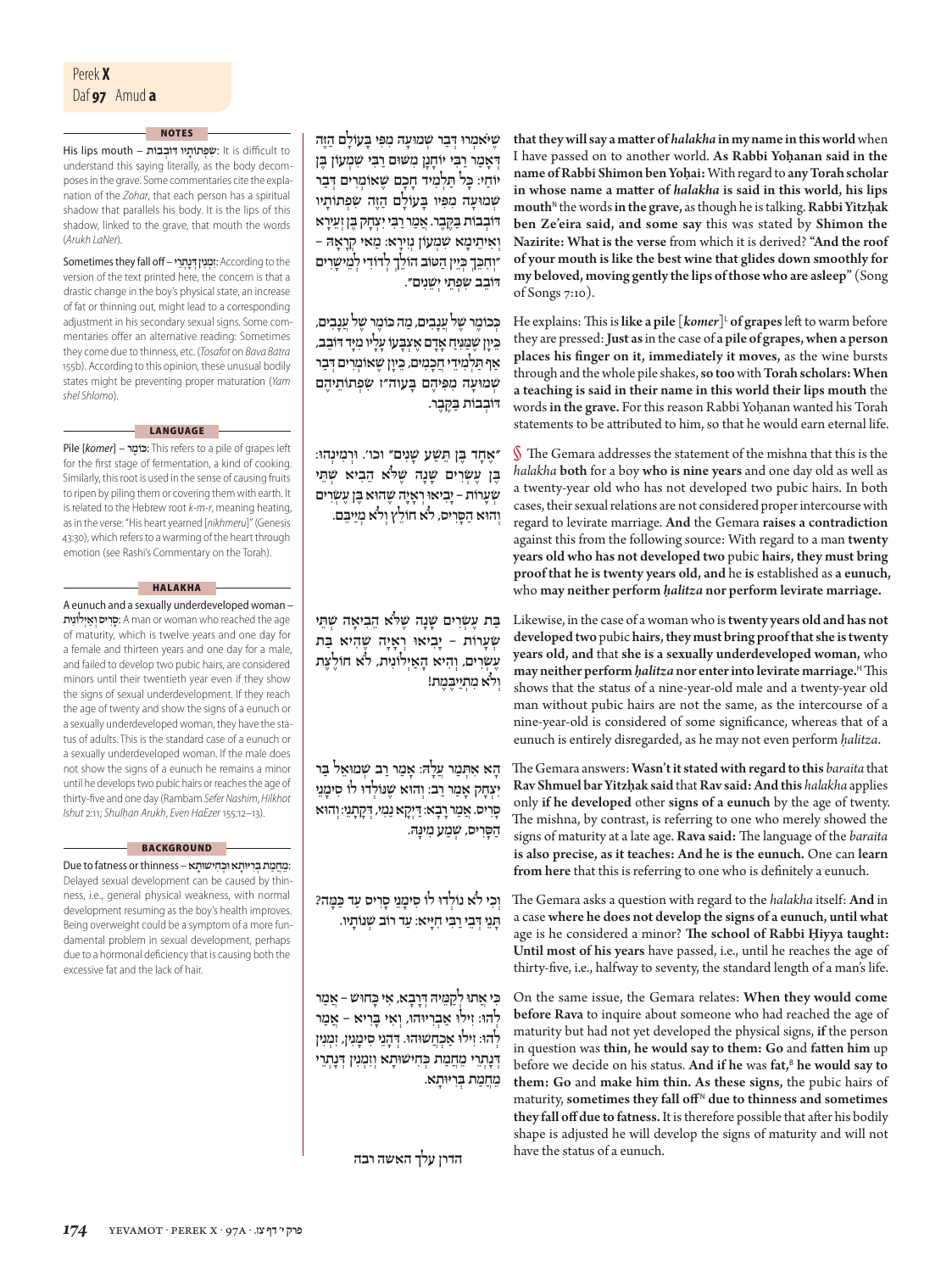**מתני׳ ְׂ נוֹש ִאין ַעל ָהֲא ּנוָסה ְוַעל ַה ְמ ּפו ָּתה. ּנ ׂשּוָאה – ַחָיּיב. ֵׂ נוֹשא ָה ֵאוֹנס ְוַה ְמַפ ֶּתה ַעל ַהְ ָאָדם ֲא ּנוַסת ָא ִביו ּו ְמ ּפו ַּתת ָא ִביו, ֲא ּנוַסת ְּבנוֹ ּו ְמ ּפו ַּתת ְּבנוֹ. ַרִּבי ְי ּהוָדה ֵאוֹסר ַּבֲא ּנוַסת ָא ִביו ּו ְמ ּפו ַּתת ָא ִביו.**

**גמ׳ ָּתֵנָינא ְלָהא ְ ּדָת ּנוַרָּבַנן: ָאַנס ִאָּׁשה – ּמו ָּתר ִל ָּׂ ישא ִּב ָּת ּה. ָנָׂשא ִאָּׁשה – ָא ּסור ִל ָּׂ ישא ּנְטָען ִמן ָה ִאָּׁשה – ָא ּסור ִּב ָּת ּה. ּוְרִמ ְינ ּהו: ַהִ ְּב ִא ָּמ ּה ּוְב ִב ָּת ּה ּוַבֲא ָחוֹת ּה! ִמְ ּדַרָּבַנן.** 

**ּיכא ִא ּיסּוָרא ִמְ ּדַרָּבַנן ָּתֵני ְוָכל ֵה ָיכא ְ ּד ִא ָ ּכי ְּתַנן ַמ ְתִנ ִיתין ְלַאַחר ְׂ ״נוֹש ִאין״ ְלַכ ְּת ִחָּלה? ִ ִמ ָיתה.**

**ְמָנא ָהֵני ִמ ֵּילי? ְ ּדָת ּנו ַרָּבַנן: ְּב ּכוָּלן ֶנֱאַמר ׁ ְשִכ ָיבה ְוָכאן ֶנֱאַמר ִק ָיחה, ַלוֹמר ְלָך: ֶּדֶרְך ִל ּיקּו ִחין ָא ְסָרה ּתָוֹרה.** 

 $\bf{MISHNA}$  One may marry a relative, e.g., the sister or  $\bf{MISHNA}$  or the mother, of the woman he raped<sup>H</sup> and **of the woman he seduced.** However, **one who rapes and one who seduces** a relative of the woman who is married to him<sup>H</sup> **is liable** to receive capital punishment or *karet* for engaging in prohibited sexual intercourse, depending on the particular family relationship. **A man may marry a woman raped by his father,<sup>H</sup> or a woman seduced by his father,** or **a woman raped by his son, or a woman seduced by his son. Rabbi Yehuda prohibits** marriage **in** the case of **a woman raped by his father or a woman seduced by his father.**

gemara **We learned** in the mishna **that which the Sages teach** in a *baraita*: If a man **raped**  a woman, he is permitted to marry her daughter. If he married a woman, it is prohibited for him to marry her daughter.<sup>N</sup> How**ever,** the Gemara **raises a contradiction** from another *baraita*: **One who is alleged** to have engaged in intercourse **with** a particular **woman**<sup>H</sup>**is prohibited** from marriage **with her mother, and with her daughter, and with her sister.** Apparently, as a consequence of non-marital intercourse, there is a prohibition against the man marrying the woman's relatives. The Gemara answers: This is merely prohibited by *rabbinic* decree,<sup>N</sup> lest the man continue to engage in intercourse with this particular woman after marrying one of her relatives, thereby transgressing a Torah prohibition.

The Gemara asks: And anywhere that there is a rabbinic pro**hibition,** does the mishna **teach** that **one may marry** the woman *ab initio***?** Since the marriage is prohibited by rabbinic decree, the mishna should have taught that if he marries her, he is exempt from punishment. The Gemara answers: When we learned in the **mishna** that he may marry her *ab initio*, it was dealing with their marriage after the death<sup>N</sup> of the woman that he raped or seduced. The rabbinic prohibition does not relate to this case, as concern with regard to forbidden relatives is not relevant there.

The Gemara asks: With regard to the mishna's ruling, from where are these matters derived? It is as the Sages taught: With regard to **all** other prohibited sexual relations, **lying is stated, whereas here,** with regard to a man's intercourse with his wife's relatives, taking is stated. This is to tell you that the Torah prohibited intercourse with these relatives only **through taking,** i.e., the man's acquisition of his wife through marriage. It did not prohibit intercourse with the relative of a woman with whom he engaged in nonmarital relations.

## **NOTES**

 Prohibited to marry her daughter – **הּ תָּ בִּ ישא ָּׂ לִ סורּ אָ**: The commentaries point out that the wording here is misleading, as it indicates that it is prohibited for him only to marry her. In fact, any act of intercourse with her is prohibited.

In *Tosefot HaRosh* it is explained that although the wording of the mishna could have been: He is prohibited from raping the daughter, to correspond to the wording at the beginning of the mishna, that would have indicated that if one hadn't raped the mother, it would have been permitted for him to rape the daughter. Therefore, it is stated that it is prohibited for him to marry her.

 He is prohibited from marriage with her mother and with her daughter and with her sister by rabbinic decree – **סורּ אָ** is decree this behind rationale The : **ְּב ִא ָּמ ּה ּוְב ִב ָּת ּה ּוַבֲא ָחוֹת ּה ִמְ ּדַרָּבַנן** explained by the commentaries: If one marries the relative of the woman with whom he engaged in intercourse, he will end up in frequent contact with the woman with whom he had nonmarital intercourse. Since they are already on familiar terms, they might be

tempted to engage in intercourse again, despite the fact that they are now forbidden relatives.

The scope of the decree is a source of disagreement between the authorities. Most maintain that all women forbidden to a man as relatives of his wife are also forbidden to him if they are the relatives of a woman with whom he is rumored to have engaged in intercourse. Others contend that the decree is limited to the woman's mother, daughter, and sister, who are mentioned in the *baraita* because it is common for these relatives to visit a woman frequently (Ritva).

 When we learned in the mishna, it was dealing with their **ּכי ְּתַנן ַמ ְתִנ ִיתין ְלַאַחר ִמ ָיתה וכו׳** – .etc ,death the after marriage **ִ** : In the Jerusalem Talmud, the mishna is modified and reads: After a woman he raped or seduced, one may marry one of her relatives. It is explained in *Korban HaEda* that this wording indicates that one may marry one of the relatives only after the death of the woman that he raped or seduced. This accords with this Gemara's conclusion.

#### **HALAKHA**

 One may marry a relative of the woman he raped, not is it ,law Torah By : **ְׂ נוֹש ִאין ַעל ָהֲא ּנוָסה וכו׳** – .etc prohibited for a man who had licentious intercourse with a woman to marry her relatives. The Sages, however, decreed that he may not marry a relative of hers as long as she is alive. The Rema notes that if he does marry one of her relatives during her lifetime, they are not obligated to get divorced (Rambam *Sefer Kedusha*, *Hilkhot Issurei Bia* 2:11; *Shulĥan Arukh*, *Even HaEzer* 15:13).

 One who rapes and one who seduces a relative of **ָה ֵאוֹנס ְוַה ְמַפ ֶּתה** – him to married is who woman the **ּנ ׂשּוָאה ְהַ עלַ**: A man who engaged in intercourse with one of the immediate relatives of his wife is liable, whether he married the relative or acted licentiously (Rambam *Sefer Kedusha*, *Hilkhot Issurei Bia* 2:10).

 A woman raped by his father, etc. – **וכו׳ ביוִ אָ סתַנוּ אֲ**: If a man raped or seduced a woman, she is permitted to his son, as only one's father's wife is forbidden to him. This ruling is in accordance with the Rabbis, who disagree with Rabbi Yehuda's opinion (Rambam *Sefer Kedusha*, *Hilkhot Issurei Bia* 2:13; *Shulĥan Arukh*, *Even HaEzer* 15:5).

 One who is alleged to have engaged in intercourse **ּנְטָען ִמן ָה ִאָּׁשה וכו׳** – .etc ,woman particular a with It **ַ**:**הִ** is prohibited by rabbinic law for a man who engaged in licentious intercourse with a woman to marry her relatives until that woman dies. It is also prohibited for a man who was merely suspected of having intercourse with her to do so. However, if he does marry one of her relatives he is not obligated to divorce her (Rambam *Sefer Kedusha*, *Hilkhot Issurei Bia* 2:11; *Shulĥan Arukh*, *Even HaEzer* 15:13).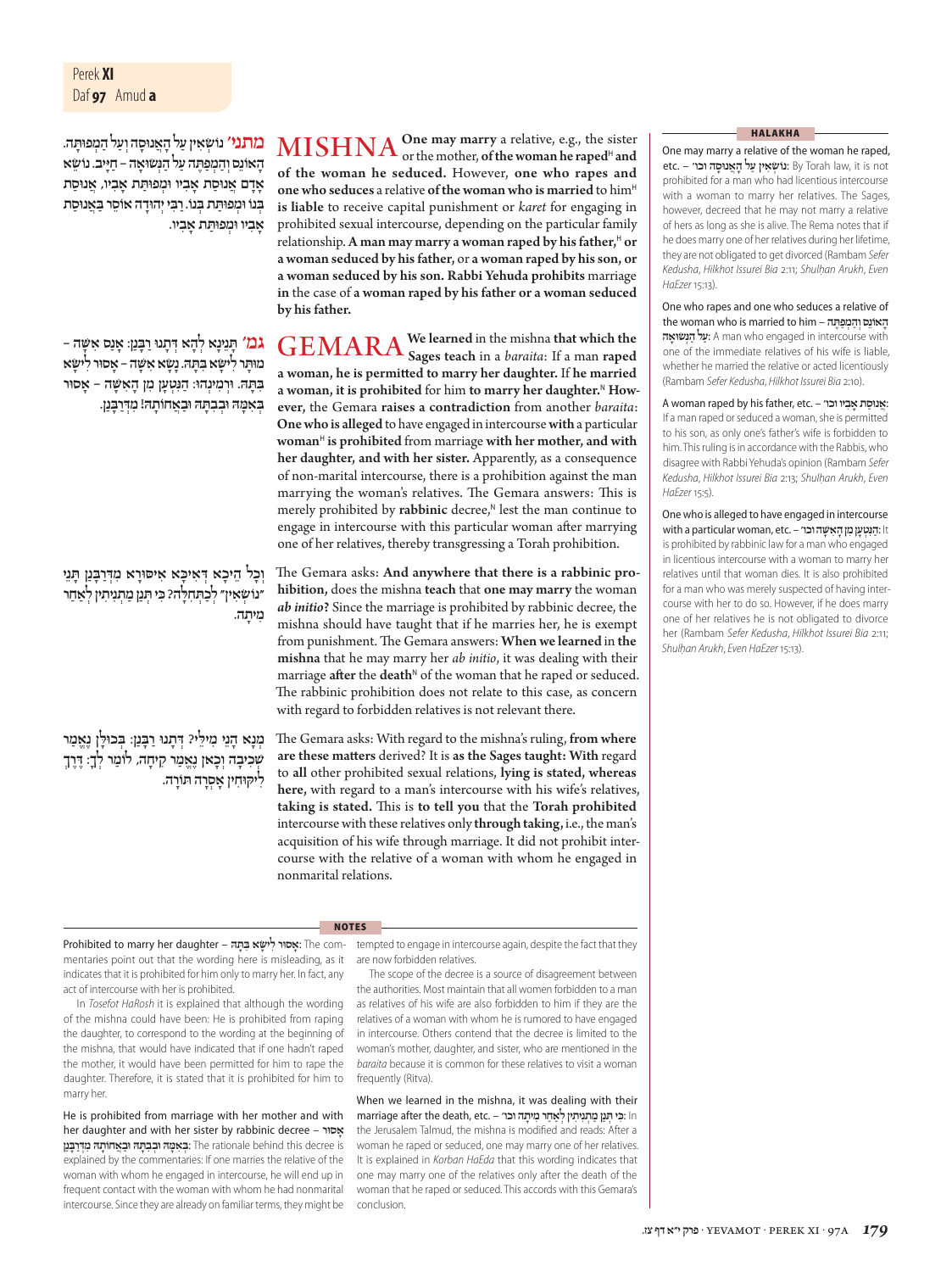| אָמַר לֵיהּ רַב פַּפָּא לְאַבֵּיֵי: אֶלָּא מֵעַתַּה גַּבֵּי<br>אֲחוֹתוֹ דְּכְתִיב "אִישׁ אֲשֶׁר יְקַח אֶת אֲחוֹתוֹ<br>בַּת אֲבִיו אוֹ בַת אִמּוֹ״, הָכִי נַמְי דֶּרֶךְ קִיחָה<br>הוא דְאָסוּר, דֶרֶךְ שְׁכִיבָה שָׁרֵי?!                     | Rav Pappa said to Abaye: However, if that interpretation is so,<br>then with regard to intercourse with one's sister, concerning<br>whom it is written: "And if a man takes his sister, his father's<br>daughter, or his mother's daughter" (Leviticus 20:17), you must<br>also say that is it is only intercourse through taking, i.e., marriage,<br>that is prohibited. But intercourse through lying, i.e., without<br>marriage, is permitted. How can this be?                                                                                                                                                                                                                          |
|----------------------------------------------------------------------------------------------------------------------------------------------------------------------------------------------------------------------------------------------|---------------------------------------------------------------------------------------------------------------------------------------------------------------------------------------------------------------------------------------------------------------------------------------------------------------------------------------------------------------------------------------------------------------------------------------------------------------------------------------------------------------------------------------------------------------------------------------------------------------------------------------------------------------------------------------------|
| אָמַר לֵיהָ: לִיקְוּחִין בְּתִיבִי בַּתּוֹרֶה סְתָם,<br>הָרָאוּי לְקִיחָה – קִיחָה, הָרָאוּי לִשְׁכִיבָה –<br>שְׁכִיבָה.                                                                                                                     | Abaye said to Rav Pappa: When the term taking is stated in the<br>Torah without specification, it is interpreted in accordance with<br>the context. With regard to the context of a relationship that has<br>potential for taking through marriage, this verb is interpreted as<br>taking through marriage. In the context of a relationship that has<br>potential only for lying, as their marriage would be invalid, taking<br>the woman is understood to mean lying with her.                                                                                                                                                                                                            |
| רָבָא אֲמַר: אָנַס אִשָּׁה – מוּתָּר לִישָּׂא בִּתָּה,<br>מֵהָכָא: כִּתִיב ״עֶרְוַת בַּת בִּנְךָ אוֹ בַת בִּתְּךָ<br>לֹא תִגַלֶּה״, הָא בַּת בִּנָהּ דִּידָהּ וּבַת בִּתָּה<br>דִּידַה – גּלי,                                               | Rava said: The halakha that if a man raped a woman it is permitted<br>for him to marry her daughter is derived from here. <sup>N</sup> It is stated:<br>"The nakedness of your son's daughter, or of your daughter's<br>daughter, even their nakedness  you may not uncover" (Leviti-<br>cus 18:10). It may be inferred from here that the daughter of the<br>woman's own son from a different relationship, and the daughter<br>of her own daughter, may be uncovered, i.e., intercourse with<br>them is not prohibited.                                                                                                                                                                   |
| וּכְתִיב ״עֶרְוַת אִשָּׁה וּבִתָּהּ לֹא תִגַלֶּה אֶת<br>בַּת בְּנָהּ וְאֶת בַּת בִּתָּה לֹא תִּקַח״, הָא<br>בֵּיצַד? כָּאן בְּאוֹנָסִין כָּאן בִּנְשׁוּאִין.                                                                                 | And it is also written: "You may not uncover the nakedness of a<br>woman and her daughter; you may not take her son's daughter,<br>or her daughter's daughter, to uncover her nakedness; they are<br>near kinswoman, it is lewdness" (Leviticus 18:17). How so? How<br>can the two verses be reconciled? Evidently, the former verse is<br>stated with regard to rape. A man may marry the daughter or<br>granddaughter of the woman he raped, provided they are not his<br>own offspring. The latter verse is stated with regard to marriage.<br>Marrying the relatives of one's wife is prohibited.                                                                                       |
| אֵיפּוּךְ אֲנָא! עֲרָיוֹת ״שְׁאֵר״ כְּתִיב בְּהוּ,<br>בְּנִשּׁוּאִין אִיכָא שְׁאֵר, בְּאוֹנַסְין לֵיכַא שָׁאֵר.                                                                                                                              | The Gemara asks: Perhaps I should reverse the resolution of<br>the contradiction between the verses and state that the daughter<br>or granddaughter of his rape victim is forbidden, whereas the rela-<br>tives of his wife are permitted. The Gemara answers: With regard<br>to those with whom intercourse is forbidden, the concept of<br>kinship is stated (see Leviticus $18:13, 17$ ). In marriage there<br>is kinship, whereas in the case of rape there is no kinship. There-<br>fore, the prohibition against intercourse with a woman and her<br>daughter or granddaughter is clearly referring to the daughter and<br>granddaughter of one's wife and not of the woman he raped. |
| "רַבִּי יְהוּדַה אוֹסֵר בַּאֲנוּסַת אֲבִיו" וכו׳.<br>אֲמַר רַב גִּידֵל אֲמַר רַב: מַאי טַעֲמָא דְּרַבִּי<br>יְהוּדָה - דְּבְתִיב "לֹא יִקַח אִישׁ אַת אֲשֶת<br>אָבִיו וְלֹא יְגַלֶּה כְּנַף אָבִיו" – כָּנָף שֶרָאָה<br>אָבִיו לֹא יְגַלֶּה. | $\int$ It is taught in the mishna that Rabbi Yehuda prohibits marrying<br>a woman raped by his father or a woman seduced by his father.<br>Rav Giddel said that Rav said: What is the reasoning for the<br>ruling of Rabbi Yehuda? It is as it is written: "A man may not take<br>his father's wife, and may not uncover his father's skirt" (Deuter-<br>onomy 23:1), meaning that one may not uncover the skirt that his<br>father has seen.                                                                                                                                                                                                                                               |
| וּמִמַּאי דְּבַאֲנוּסָה כְּתִיב – דִּכְתִיב מֵעִילוּיֵה<br>דִקְרָא "וְנָתַן הָאִישׁ הַשּׁוֹכֵב עִמָּהּ לַאֲבִי<br>הַנַּעֲרָה חֲמָשִׁים כָּסֶף".                                                                                              | And from where is it apparent that this verse is written with regard<br>to a woman raped by his father and not with regard to his father's<br>wife? It is as it is written just before that verse, with regard to rape:<br>"And the man who lay with her shall give the young woman's<br>father fifty shekels of silver" (Deuteronomy 22:29).                                                                                                                                                                                                                                                                                                                                               |
|                                                                                                                                                                                                                                              |                                                                                                                                                                                                                                                                                                                                                                                                                                                                                                                                                                                                                                                                                             |

**NOTES**

 ,Apparently **ָ**:**רָבא ֲאַמר...ֵמָהָכא** – here from derived is…said Rava intercourse with his wife's relative, but also to marriage between Rava held that the Torah's use of the verb take is an unsatisfactory source for this *halakha*. It is explained in *Nimmukei Yosef* that if taking is understood as referring to marriage, it may be derived if both relationships were nonmarital, which is not the *halakha*. from the verse that the prohibition applies not only to a man's Rava therefore suggested an alternative source.

a man and the relative of a woman with whom he engaged in intercourse. Accordingly, he would be exempt from liability only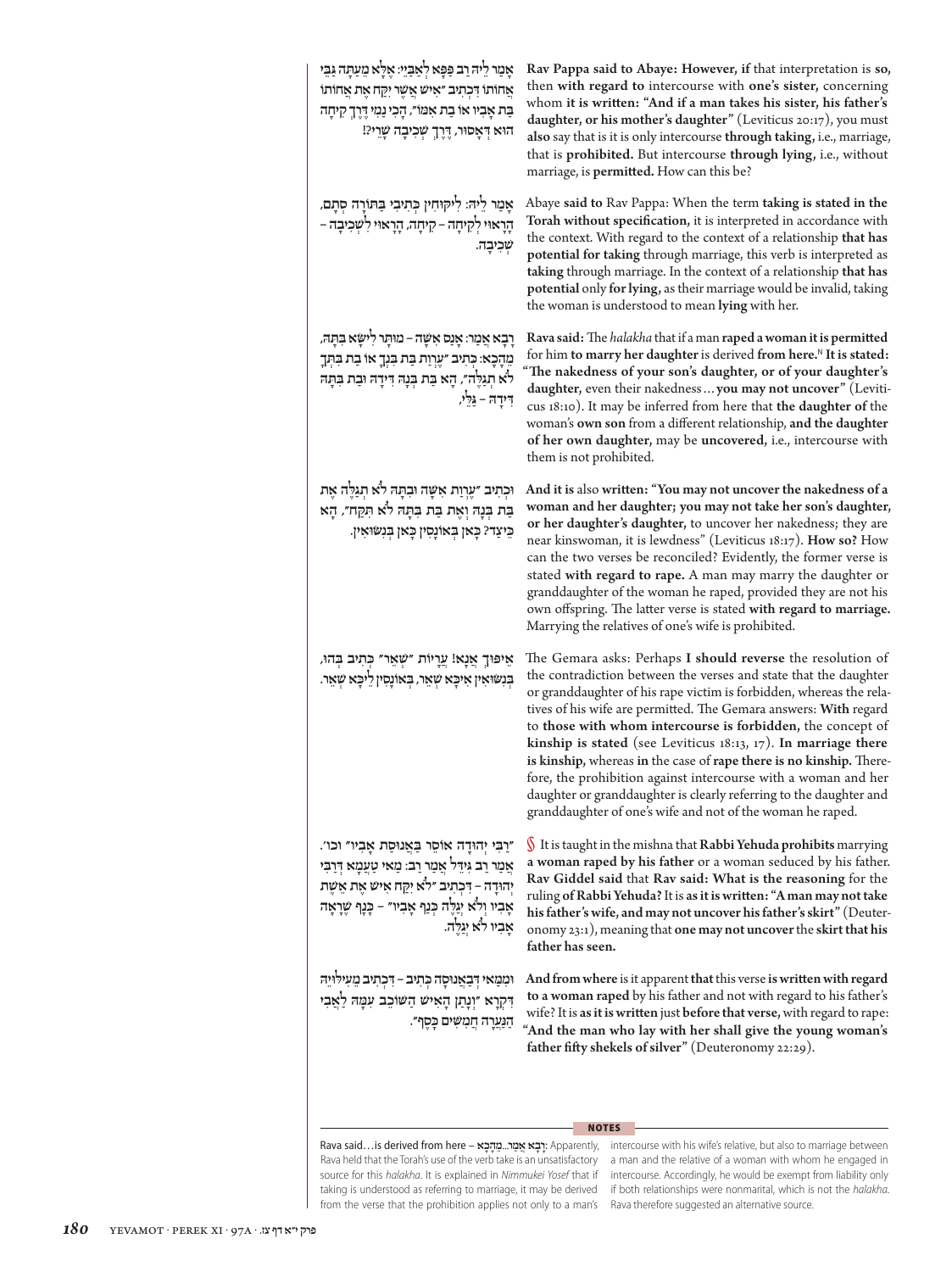**ּכְדָקָא ְמַרְּת, ְוַרָּבַנן: ִאיֲהָוה ְס ִמ ְיך ֵל ּיה – ִ ָהׁ ְשָּתא ְ ּדָלא ְס ִמ ְיך ֵל ּיה – ִמ ָּיבֵעי ֵל ּיה ְל ִכְדַרב ָעָנן, ַּדֲאַמרַרב ָעָנן ָאַמר ׁ ְש ּמוֵאל: ּכ ּתוב ְמַדֵּבר, ְּבׁש ֶוֹמֶרתָיָבם ֶׁשל ָא ִביו ַהָ ּכָנף ָהָר ּאוי ְלָא ִביו ּ״כַנף ָא ִביו״ – ָ ּוַמאי ְ ּלה. לֹא ְיַגֶ**

**And** how do **the Rabbis,** who disagree with Rabbi Yehuda, respond to this proof? **If** the prohibition stated **had been juxtaposed with**  the verse dealing with rape, it would be **as you said.** However, **now that it is not juxtaposed with it,** as there is another prohibition in between, namely "a man may not take his father's wife" (Deuteronomy 23:1), the prohibition of "he may not uncover his father's skirt" **is necessary to** teach **that which Rav Anan** taught, **as Rav Anan said** that **Shmuel said: Th e verse is speaking of a widow waiting for her brother-in-law,** who is this man's **father,** to perform levirate marriage. **And what** is the meaning of the phrase **"his**  father's skirt"? The skirt that is potentially his father's, he may **not uncover.**

**ְוֵת ּיפוֹק ֵל ּיה ִמּׁשּום ּד ָוֹדתוֹ! ַלֲעבוֹרָעֶל ָיה ִּבׁ ְשֵני ָל ִאוין.** 

The Gemara questions this interpretation: Why does the Torah need to explicitly prohibit intercourse with the *yevama* of one's father? **Derive** that intercourse is prohibited **due to** the fact that she is **his**  aunt, as she is his father's brother's widow. The Gemara answers: The Torah purposely rendered this act a more serious offense. By specifying that it is prohibited for one to engage in sexual relations with his father's *yevama*, one who engaged in intercourse **with her**  has violated two prohibitions. The Torah specifically prohibited his father's *yevama* in order **to** have one who engages in relations **with her violate two prohibitions,** the prohibition proscribing relations with his aunt and the prohibition proscribing relations with his father's *yevama*, thereby rendering it a more serious offense.

**ְוֵת ּיפוֹק ֵל ּיה ִמּׁשּום ְיָבָמה ַל ּׁשּוק! ַלֲעבוֹר ָעֶל ָיה ִּבׁ ְשלֹ ָׁשה ָל ִאוין. ְו ִא ָּיבֵעית ֵא ָימא ְלַאַחר ִמ ָיתה.**

The Gemara asks: But why not derive that one violates two prohibitions **because** there is also a prohibition against **a** *yevama* engaging in intercourse **with** a member of**the public,** i.e., someone other than her yavam. The Gemara answers: The Torah prohibited one's father's *yevama* so that one who engaged in intercourse **with her** will have **violated three prohibitions:** Intercourse with one's aunt, with one's *yevama*, and with one's father's *yevama*. **And if you wish, say** instead that the verse that prohibits his father's *yevama* is referring to the period **aft er** the **death** of his father, who has no additional brothers, so there is no prohibition against the *yevama* engaging in intercourse with a member of the public.

Perek **XI** Daf **97** Amud **b**

**ָ״אח ֵמָאב ְולֹא ֵמֵאם ְו ּהוא ַּב ְעָל ּה ְ ּדֵאם ַוֲאָנא ְּבַרָּת ּה ְ ּד ִאְנְּתֵת ּיה״ – ֲאַמרָרִמי ַּבר ּכַרִּבי ְי ּהוָדה ְ ּדַמ ְתִנ ִיתין. ָחָמא: ְ ּדָלא ְ**

 $\int$  The opinion that a man may marry a woman raped or seduced by his father can lead to the existence of an unusual family relationship. A woman says: I have a half **brother from** my father<sup>N</sup> and not from my**mother, and** my half brother **is the husband of** my**mother, and**  I am the daughter of his wife. Rami bar **Hama said:** This state of aff airs is **not** legitimate **according to** the opinion of **Rabbi Yehuda in the mishna,** who holds that a man may not marry a woman with whom his father engaged in intercourse, even if they were not married. However, according to the Rabbis, a woman whose father was not married to her mother can legitimately have a paternal half brother who is married to her mother.

#### **NOTES**

 A half brother from my father, etc. – **וכו׳ אבָמֵ אחָ**: Rashi explains that these were folk riddles. Other commentaries ponder why these riddles are cited by the Gemara, as they apparently do not teach anything. The Meiri maintains that the riddles serve to condemn and mock evildoers by demonstrating that forbidden intercourse can lead to aberrant consequences. According to this explanation, the fact that the Gemara also mentions two

strange situations that can come about in a permitted manner is incidental. *Tosafot* claim that the riddles constitute an answer to heretics. In *Ĥokhmat Shlomo* this is understood to mean that the Gemara cites these riddles to enable those who study it to solve riddles posed by heretics, thereby showing them that all fields of wisdom are included in the Torah.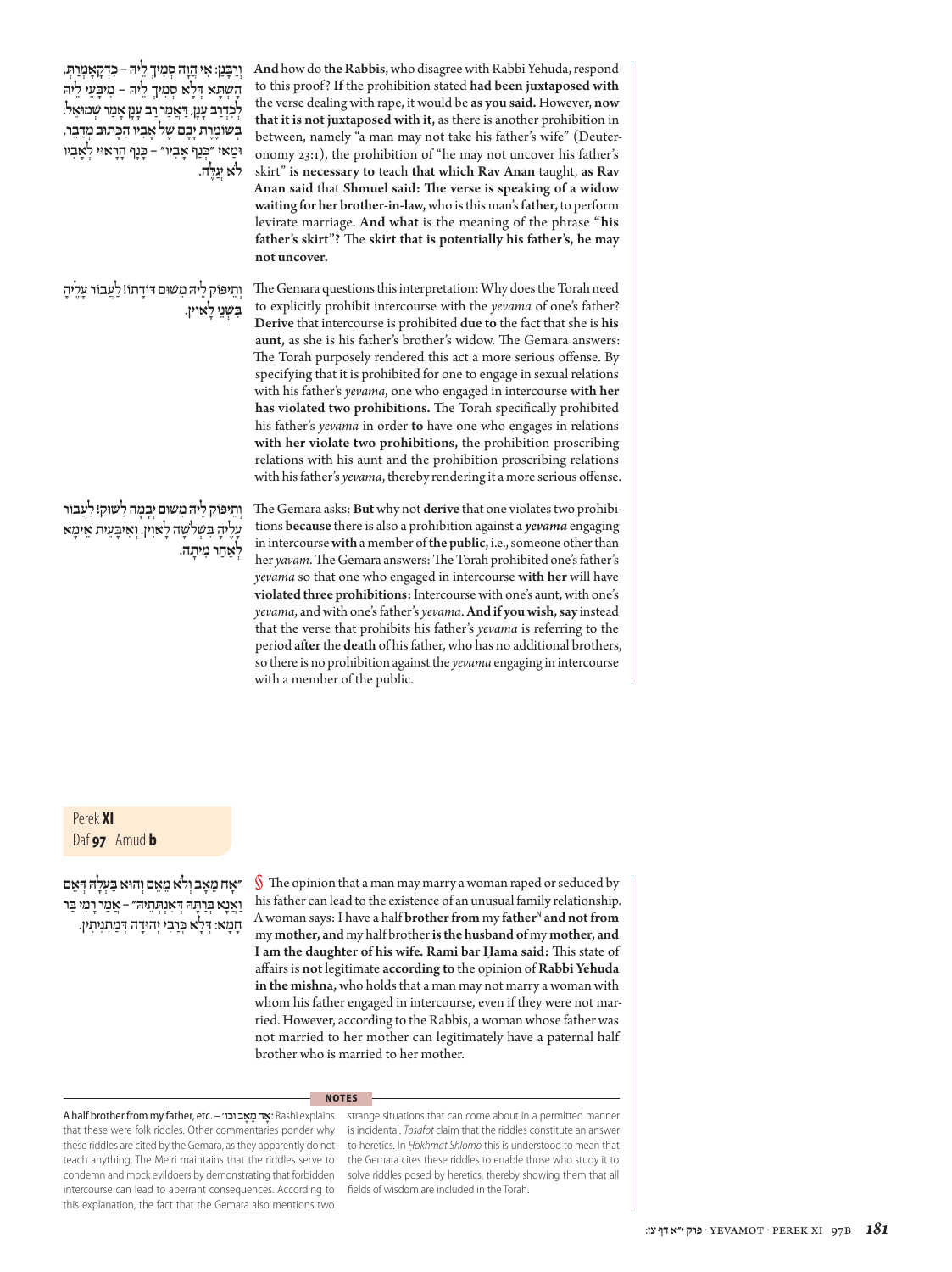| <b>NOTES</b><br>Water drawers who draw water in buckets [davla] – "<br>אַדָלוּ דַוולַא Why is the riddle addressed to water drawers?<br>When shepherds would go to draw water for their flocks,<br>they would challenge each other with difficult riddles. Alter-<br>natively, the riddle is addressed to scholars, and <i>davla</i> in this<br>context means to weave, as scholars are figuratively called<br>tractate weavers. | ״אָח הוּא וּבְרִי הוּא, אֲחָתִיהּ אֲנָא<br>אכתפאי״.<br>לה בגוי הבא על בתו.                                                           | The Gemara cites another riddle about a bizarre family relationship.<br>A woman says: He is my brother and he is my son; <sup>8</sup> I am the sister<br>of this one, whom I carry on my shoulders. What is the solution?<br>You find it in the case of a gentile who engaged in intercourse with<br>his daughter, and she bore him a son, who is therefore both her<br>brother and her son. The Gemara is referring to a gentile because<br>it does not wish to entertain the idea that a Jew would act in such<br>a manner. |
|----------------------------------------------------------------------------------------------------------------------------------------------------------------------------------------------------------------------------------------------------------------------------------------------------------------------------------------------------------------------------------------------------------------------------------|--------------------------------------------------------------------------------------------------------------------------------------|-------------------------------------------------------------------------------------------------------------------------------------------------------------------------------------------------------------------------------------------------------------------------------------------------------------------------------------------------------------------------------------------------------------------------------------------------------------------------------------------------------------------------------|
|                                                                                                                                                                                                                                                                                                                                                                                                                                  | ךְ בְּרִי בַּת אֲחָתֵיךָ אֲנָא″ –<br>משכחת לה בגוי הבא על בת בתו.                                                                    | The Gemara cites another riddle: Peace upon you, my son; <sup>8</sup> I am<br>the daughter of your sister. You find the solution in the case of a<br>gentile who engaged in intercourse with the daughter of his<br>daughter, who bore him a son. This son's mother is related to him<br>from her mother's side as well, as she is his sister's daughter.                                                                                                                                                                     |
|                                                                                                                                                                                                                                                                                                                                                                                                                                  | וא ליפול בכוּ סתר<br>פֵּתֶר, דְּהַאי דְּדָרֵינָא הוּא בַּר, וַאֲנָא<br>בְּרָת אֲחוּה" – מַשְׁכִּחַתְּ לַה בִּגוֹי הבּא<br>על בת בנו. | The Gemara cites another riddle: Water drawers, who draw water<br>in buckets <sup>N</sup> to irrigate fields, let this cryptic riddle fall among you:<br>This boy whom I carry <sup>8</sup> is my son, and I am the daughter of his<br>brother. You find the solution in the case of a gentile who engaged<br>in intercourse with the daughter of his son, as their son is also<br>her uncle.                                                                                                                                 |

**BACKGROUND** 

 He is my brother and he is my son – **הואּ ריִבְוּ הואּ אחָ**: Tzivon engaged in intercourse with his daughter Timna, who bore him Lotan.

Timna can therefore say of Lotan: He is my brother, as he is the son of my father, Tzivon, and he is my son.



engaged in intercourse with Basmat, the daughter of his daughter Timna, and she bore him Lotan.

Basmat can say to Lotan: Peace upon you, my son. I am your sister's daughter. He is Tzivon's son, Timna is his paternal half sister, and Basmat is her daughter.

 Tzivon : **ׁ ְשָלָמא ָל ְך ְּבִרי וכו׳** – .etc ,son my ,you upon Peace This boy whom I carry, etc. – **וכו׳ ינאָרֵדָדּ ְ האיַ**: Tzivon engaged in intercourse with Aholivamah, who is his son Aran's daughter, and she bore him Koraĥ.

Aholivamah can therefore say that her son, Koraḥ, whom she carries on her shoulders, is Aran's half brother from his father Tzivon's side, so Aholivamah is also Koraḥ's half brother's daughter.



Lotan

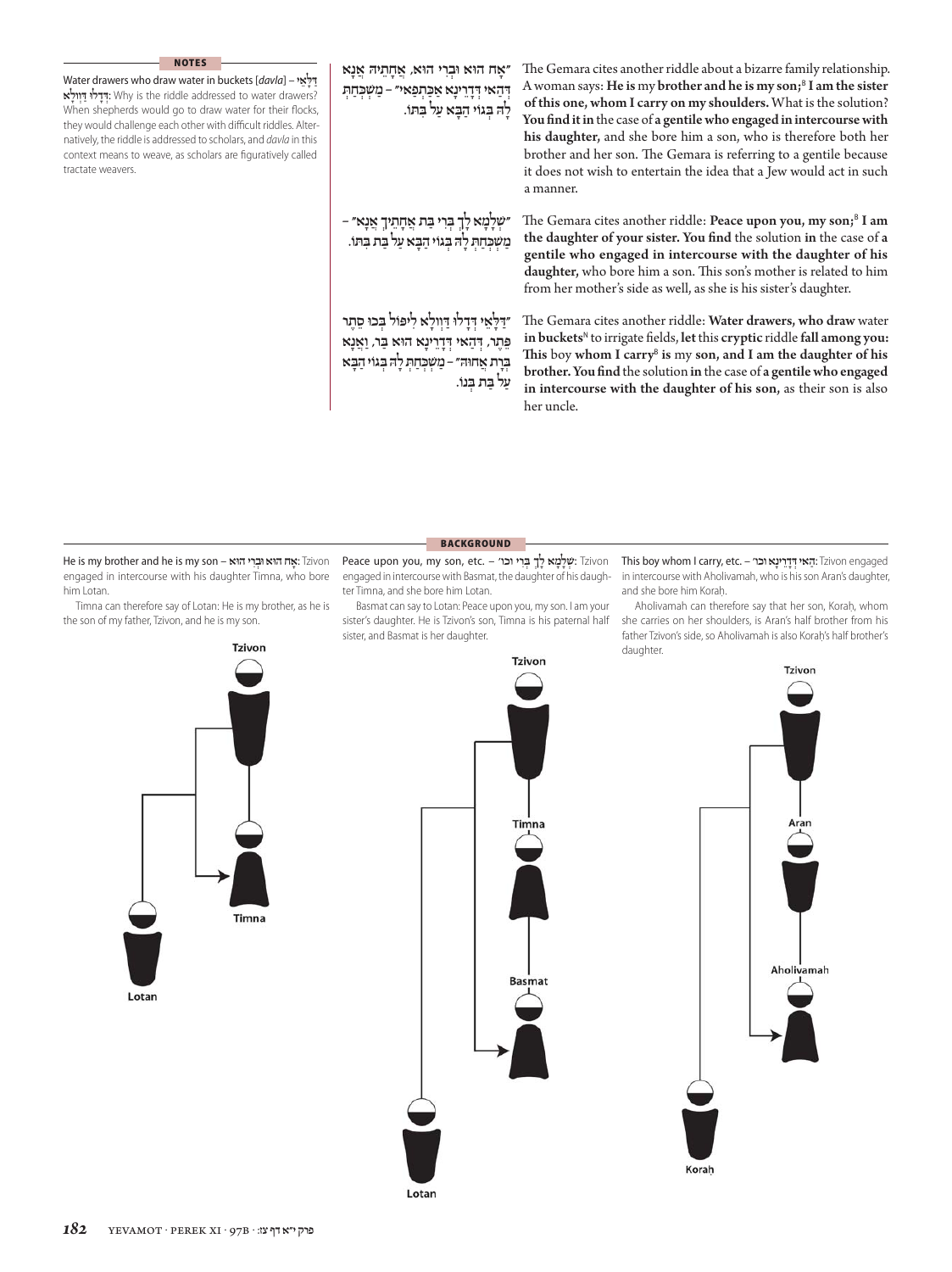**ַּ״בָייא ַּבָייא ֵמָאחְו ּהוא ָאב, ְו ּהוא ַּבַעל ְו ּהוא ַּבר ַּבַעל, ְו ּהוא ַּב ְעָל ּה ְ ּדֵאםַוֲאָנא ְּבַרָּת ּה ְ ּד ִא ְּיתֵת ּיה ְוָלא ָיֵהיב ִּפ ָּיתא ּכַח ְּת ַלֲא ּחו ּהַי ְתֵמי ְּבֵני ְּבַרֵּת ּיה״ – ַמׁ ְשְ ָל ּה ְּבגוֹי ַהָּבא ַעל ִא ּמוֹ, ְו ִהוֹליד ִמ ֶּמָּנה ַּבת, ְוָחַזר ּוָבא ַעל ָאוֹת ּה ַּבת, ְוָחַזרָזֵקן ּוָבא ָעֶל ָיה ְו ִהוֹליד ִמ ֶּמָּנה ָּבִנים.**  The Gemara cites another riddle: Woe, woe [*baya*, *baya*]<sup>LB</sup> for my **brother, who is** my **father, and who is** my **husband, and who is the son of** my **husband, and who is the husband of** my **mother, and I am the daughter of his wife; and he does not provide bread for his brothers, who are orphans, the sons of** me, **his daughter. You fi nd** the solution **in** the case of **a gentile who engaged in**  intercourse with his mother, and she bore him a daughter. This daughter is both his sister and his daughter. **And he engaged in intercourse with that daughter. And then** the **old man,** his father, engaged in intercourse with her, and she bore him sons. This woman is therefore the wife of her father-brother, and he is also the son of her husband, the old man. Her father's brothers, i.e., the sons she had with the old man, are his daughter's sons.

**ֲ״אָנא ְוַא ְּת ָאֵחי, ֲאָנאַוֲא ּבו ְך ָאֵחי, ּכַח ְּת ָל ּה ְּבגוֹי ֲאָנא ְו ִא ָּמ ְך ָאֵחי״ – ַמׁ ְשְ ַהָּבא ַעל ִא ּמוֹ ְו ִהוֹליד ִמ ֶּמָּנה ׁ ְש ֵּתי ָבנוֹת, ְוָחַזר ּוָבא ַעל ַאַחת ֵמֶהן, ְו ִהוֹליד ִמ ֶּמָּנה ֶּבן, ְוָקְרָיא ֵל ּיה ֲאָחֵת ּיה ְ ּד ִא ָּימא ְוָקָא ְמָרה ֵל ּיה ָה ִכי.** 

The Gemara cites another riddle: You and I are siblings;<sup>8</sup> your father and I are siblings; your mother and I are siblings. You find the solution **in** the case of **a gentile who engaged in intercourse with his mother, and she bore him two daughters, and he then engaged in intercourse with one of them, and she bore him a son. And the sister of** the son's **mother calls him and says this** statement **to him,** as she is his sister from his father's side and his father's sister from their mother's side, and she is his mother's sister from both sides.

#### **BACKGROUND**

 Woe, woe – **ייאָבַּ ייאָבַּ**: Elifaz engaged in intercourse with his mother, Adah, who bore him Timna. He subsequently engaged in intercourse with Timna. Esav, Elifaz's father, engaged in intercourse with Timna as well, and she bore him Utz and Aran.

Timna can therefore say of Elifaz that he is her brother, as Adah is the mother of them both. He is also the son of Timna's husband, as his father is Esav, who had engaged in intercourse with her. He is also her mother's husband, as he engaged in intercourse with Adah, Timna's mother. Timna is also the daughter of Elifaz's wife, Adah. Timna claims that Elifaz does not provide sustenance for his half brothers, Utz and Aran, who are the sons of Esav, the same as he is, and who are also the sons of Elifaz's daughter, Timna.

 engaged Elifaz **ֲ**:**אָנא ְוַא ְּת ָאֵחי וכו׳** – .etc ,siblings are I and You in intercourse with his mother, Adah, and she bore him two daughters, Orpa and Timna. He subsequently engaged in intercourse with his daughter Timna, and she bore him Lotan.

Orpa can therefore say to Lotan that they are siblings, as Elifaz is the father of them both. She may add that she and his father are half brothers, as Adah is the mother of both Elifaz and Orpa. Lotan's mother, Timna, and Orpa are sisters, as they are both the daughters of Elifaz.





#### **LANGUAGE**

 Woe [*baya*] – **ייאָבַּ**: Some scholars assert that this is a form of *vai*, an expression of grief. Others maintain that it comes from the Greek βία, *bia*, bodily strength; βιάω, *biao*; or βιάζω, *biazo*, meaning to constrain or force. It refers to something that is done against one's will, or a perversion of justice.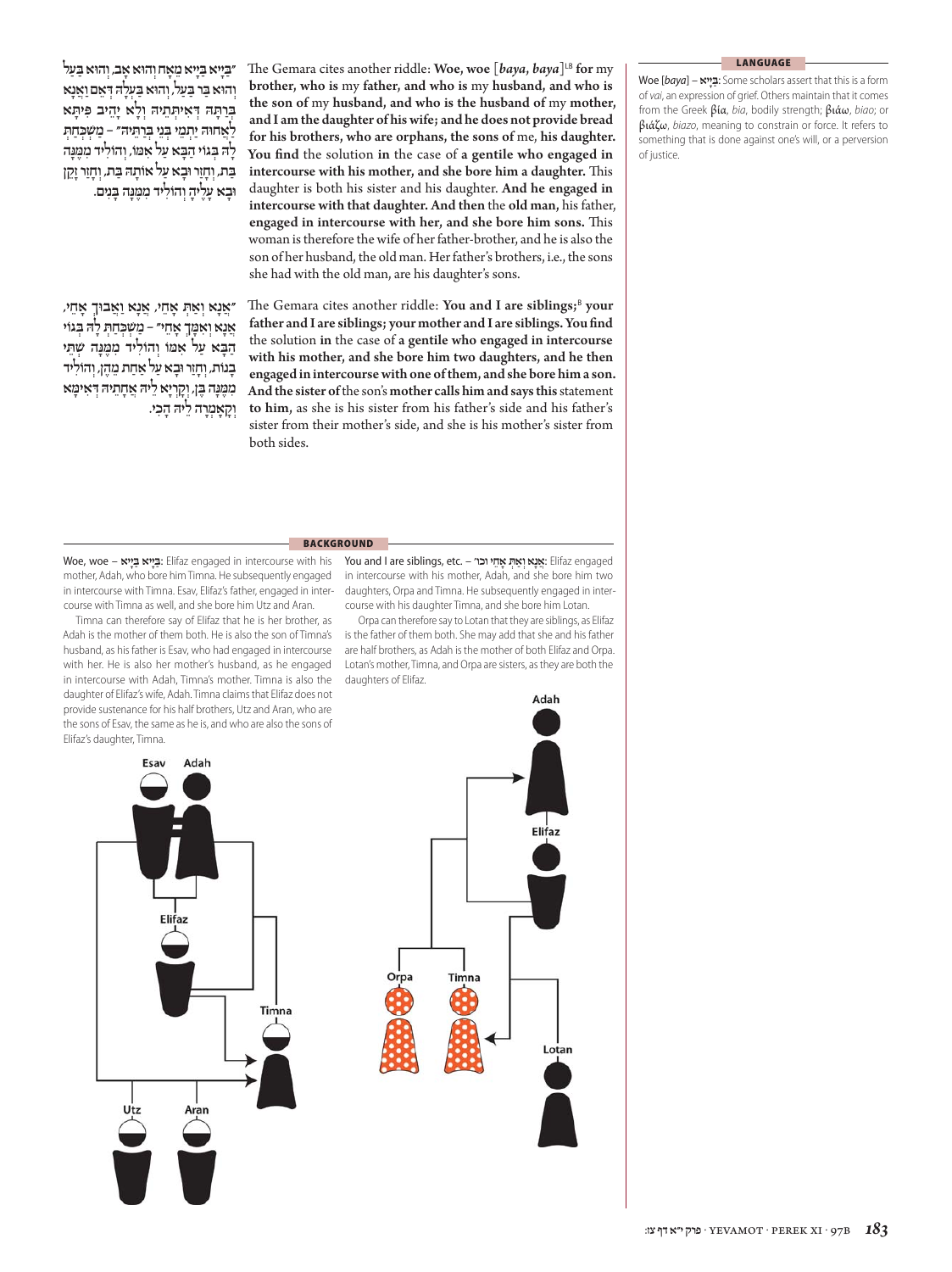## **BACKGROUND**

**P Peuven** who has two daughters – **יִשְׁתֵּי** – Reuven who has two daughters **בנוֹתָּ**: Reuven, Shimon, and Levi are brothers. Reuven has two daughters, Milka and Hogla. Shimon married Milka, and she bore him Yakhin. Levi's son, Kehat, married his cousin, Ḥogla, and she bore him Yitzhar.

Yakhin can therefore say to Yitzhar: You and I are cousins, as our mothers, Ĥogla and Milka, are sisters. Your father Kehat and I are cousins, as our fathers, Shimon and Levi, are brothers. And your mother and I are cousins, as Ĥogla is my uncle Reuven's daughter.



 A female convert whose sons converted with her, etc. – **ּנְתַּגְיּ ּ ירו ָּבֶנ ָיה ִע ָּמ ּה וכו׳** converted who Brothers **ַ**:**הִּג ֶיּוֹרת ֶׁשִ** or were slaves before getting freed are not considered brothers. Even if one of them was not conceived in sanctity and was only born in sanctity, whereas the other was both conceived and born in sanctity, or even if they were twins and were both born in sanctity, they are not considered brothers. Only if they were both conceived and born in sanctity are they considered brothers (Rambam *Sefer Nashim*, *Hilkhot Yibbum* 1:8; *Shulĥan Arukh*, *Even HaEzer* 157:3).

 A : **ִא ּיסּוֵריֲעָריוֹת ְּבֵגִרים** – converts of relatives Forbidden convert is prohibited by rabbinic decree from engaging in intercourse with a female convert who is his maternal relative. However, he is permitted to marry a paternal relative, even if it is known that they share a father, as in the case of twins. This ruling is in accordance with Rav Aĥa's opinion.

It is therefore permitted for a convert to marry the wife of his paternal half brother, and the wife of his father's brother, and his father's wife. The Rema prohibits intercourse with his father's wife. It is permitted for him to marry his paternal half sister and his daughter after their conversion. However, he may not marry his maternal sister, his mother's maternal sister, or the wife of his maternal half brother after their conversion (Rambam *Sefer Kedusha*, *Hilkhot Issurei Bia* 14:12–13; *Shulĥan Arukh*, *Yoreh De'a* 269:1).

**ֲ״אָנאְוַא ְּת ְּבֵני ָאֵחי, ֲאָנאַוֲא ּבו ְך ְּבֵני ָאֵחי, ֲאָנאְו ִא ָּמ ְך ְּבֵני ָאֵחי״ – ָהא ְּבֶה ֵּיתָיראַנִמי ּכגוֹן ְר ּאוֵבן ֶׁשֵיּׁש לוֹ ׁ ְשֵּתי ּכַח ְּת ָל ּה, ְ ַמׁ ְשְ ָּבנוֹתַוֲאָתא ׁ ִשְמעוֹן ּוְנַסב ֲחָדא ִמ ַּינְי ּ יהו, ַוֲאָתא ַּבר ֵלִוי ּוְנַסב ַחד ִמ ַּינְי ּ יהו, ְוָקָאַמר ֵל ּיה ְּבֵר ּיה ְ ּד ׁ ִשְמעוֹן ְלַבר ְּבֵר ּיה ְ ּדֵלִוי.**

**ּנְתַּגְיּ ּ ירו ָּבֶנ ָיה ִע ָּמ ּה – מתני׳ ַהִּג ֶיּוֹרת ֶׁשִ לֹא ְחוֹל ִצין ְולֹא ְמַי ְּיב ִמין, ֲא ִפ ּלּו ָהוֹרתוֹ ֶׁשל ִר ׁאשוֹן ֶׁשּלֹא ִּב ְק ּדו ָּׁשה ְוֵל ָידתוֹ ִּב ְק ּדו ָּׁשה ְוַה ֵּׁשִני ָהוֹרתוֹ ְוֵל ָידתוֹ ִּב ְק ּדו ָּׁשה, ְוֵכן ּנׁ ְשַּת ְחְר ּרו ָּבֶנ ָיה ִע ָּמ ּה. ׁ ִשְפָחה ֶׁשִ**

גמ׳ בְּנֵי יּדָן אַמְתָא אִשְׁתַּחְרוּר, שְׁרָא<br>לְהוּ רַב אַחַא בַּר יַעֲקֹב לְמֵינְסַב נִשֶּׁי **ַּדֲהָדֵדי. ֲאַמר ֵל ּיהָרָבא: ְוָהאַרב ֵׁשֶׁשת ָאַסר! ָאַמרֵל ּיה: ּהוא ָאַסרַוֲאָנא ָׁשֵרָינא.** 

**ּלי ָעְלָמא ָלא ִמן ָהָאב ְולֹא ִמן ָהֵאם – ּכּוֵ ְּפ ִל ִיגי ְ ּד ָׁשֵרי. ִמן ָהֵאם ְולֹא ִמן ָהָאב – ּכּוֵּלי ָעְלָמא ָלא ְּפ ִל ִיגיַּדֲא ִסיר.** 

**ּכי ְּפ ִל ִיגי – ִמן ָהָאב ּו ִמן ָהֵאם: ַמאן ִ ְ ּד ָׁשֵרי – ָּבַתר ַאָּבא ָׁשֵד ַינן, ְ ּדָהא ְּ״בֵני ְּפָלְנָיא״ ָק ּרו ְל ּהו. ְוַרב ֵׁשֶׁשת: ָק ּרו ְל ּהו ַנִמי ְּ״בֵני ְּפ ִלוֹנית״.** 

**ּיכא ַּדֲאַמר: ָּפֵליגַרב ַאָחא ַּברַיֲעקֹב ְו ִא ָ ֲא ִפ ּילּו ְּבַא ִחין ִמן ָהֵאם, ּוַמאי ַטֲעָמא – ֵּגר ּכָקָטן ֶׁשּנ ַוֹלדָּדֵמי. ּנְתַּגֵיּיר ְ ֶׁשִ**

The Gemara cites another riddle: You and I are cousins; your **father and I are cousins; your mother and I are cousins. You**  find the solution to this riddle in a permitted manner as well. For example, Reuven, who has two daughters,<sup>B</sup> and his brother **Shimon came and married one of them, and the son of Levi,** the third brother, **came and married** the other **one of them. And the son of Shimon says** this statement **to the grandson of Levi.**  They are cousins from their mothers' sides, Shimon's son and Levi's son are cousins from their fathers' sides, and Shimon's son and the mother of Levi's grandson are cousins from their fathers' sides.

 $\bf{MISHNA}^{\text{With regard to a female convert whose}}$ **form** *ĥalitza* for each other's wives, **and they do not perform levirate marriage** with them, as their conversions are considered rebirth, and they are considered unrelated. This is so even if the **conception of the fi rst** son **was not in** the **sanctity** of Israel, i.e., the mother had not yet converted when she conceived of him, **but his birth was in** the **sanctity** of Israel, as his mother had converted by the time she gave birth to him, **whereas the second**  son was both **conceived and born in sanctity.** The first son is considered a convert, who is unrelated to his brother. **And** this *halakha* **similarly** applies to **a maidservant whose sons were freed with her,** as they too are not considered relatives.

 $\operatorname{GEMARA}^{\text{The sons of Yudan the midserverant}}$ them to marry each other's wives after divorce. Rava said to him: **Didn't Rav Sheshet prohibit** marriage in that case? Rav Aĥa bar Ya'akov **said to him: He prohibited** it **and I permit** it. I disagree with his ruling.

The Gemara explains: If the two freed slaves or converts are half brothers **from** their **father's** side **and not from** their **mother's** side, **everyone agrees that** the marriage **is permitt ed,** as even a gentile and certainly a convert are considered unrelated to their father's family. If they are half brothers **from** their **mother and not from**  their **father, everyone agrees that it is prohibited.**

**When they disagree,** it **is** a case where they are brothers both **from**  their **father and from** their **mother. Th e one who permits** the marriage claims that we trace them after their father. Their paternal lineage is followed, **since they are called the sons of so-and-so,**  their father. Since they are recognized by their paternal lineage, it is well known that they are considered unrelated, and there is no concern that people will infer that a man may marry his sister-inlaw. **And Rav Sheshet** maintains that**they are also called the sons**  of so-and-so, their mother. Therefore, this concern does exist, as it is not common knowledge that a convert is considered reborn and unrelated to his mother's family.

And some say a different version of this dispute: Rav Aha bar **Ya'akov disagrees** with Rav Sheshet, **even with regard to maternal**  half **brothers. And what is the reasoning** behind this opinion? The legal status of **a convert who** just **converted** is **like** that of **a child**  just born,<sup>N</sup> and all his previous family relationships are disregarded, whether from his father's side or from his mother's side.<sup>H</sup>

#### **NOTES**

 The legal status of a convert who just converted is like that of **ּכָקָטן ֶׁשּנ ַוֹלדָּדֵמי** – born just child a **ּנְתַּגֵיּיר ְ ִשֶׁ גרֵּ**: It is unanimously agreed that a convert is considered reborn, and all of his previous family relationships are disregarded by Torah law. However, the Sages prohibited a convert from engaging in intercourse with his most immediate relatives. The dispute here pertains to whether or not intercourse with his sister-in-law is included in the prohibition.

The commentaries cite two reasons for this decree. One is to prevent converts from concluding that their conversion was from a greater sanctity to a lesser sanctity, as relatives that were forbidden to them as gentiles are then permitted to them as Jews. The other reason is lest people conclude that intercourse with one's relatives is permitted to all.